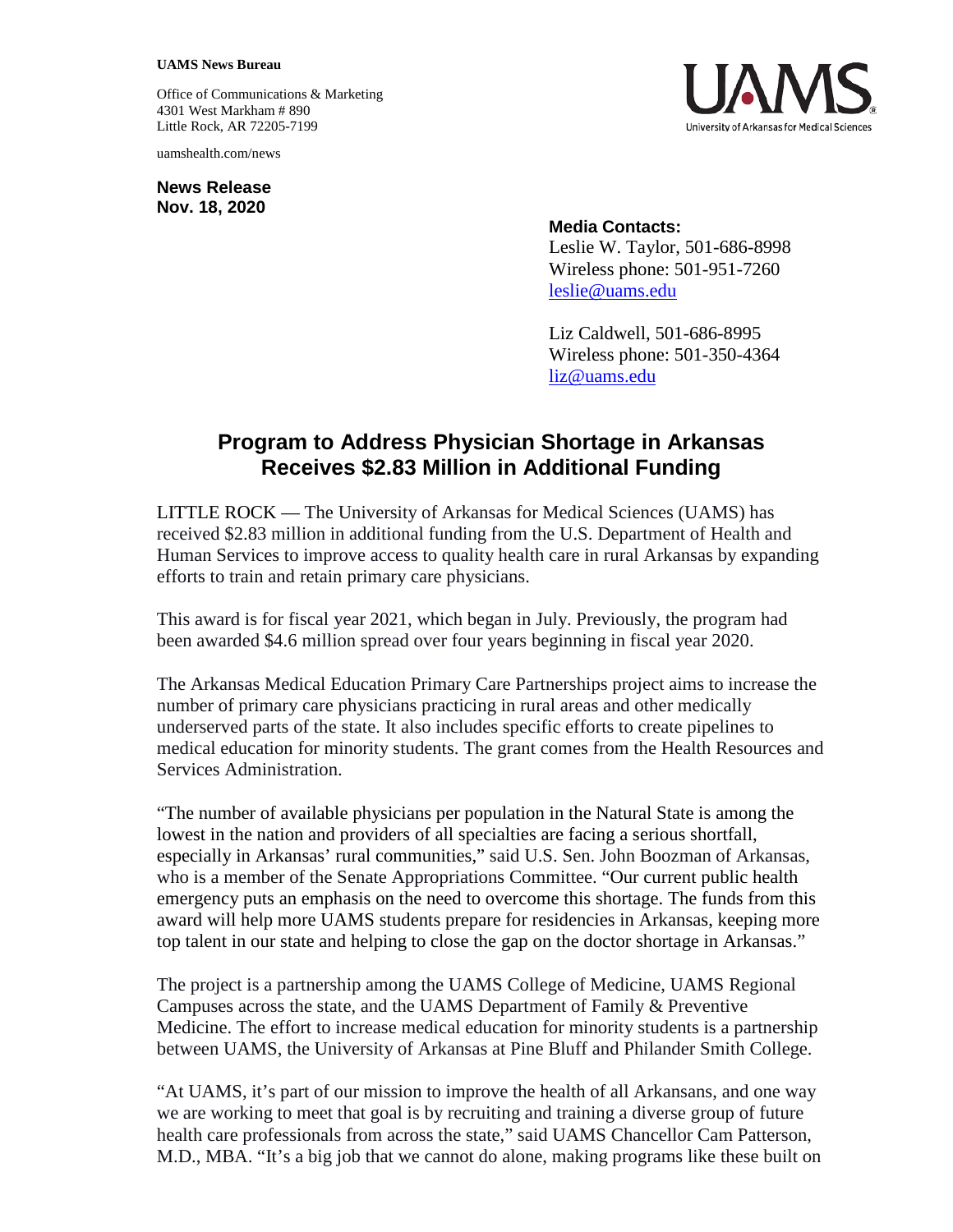community partnerships all the more important. Together, we are ensuring a healthier future by laying the groundwork today."

Program Director Richard H. Turnage, M.D., UAMS College of Medicine executive associate dean for clinical affairs, is assisted by co-directors Marcia Byers, Ph.D. RN, director of clinical innovation for UAMS Regional Campuses; Daniel Knight, M.D., associate professor in the Department of Family & Preventive Medicine; and Leslie Stone, M.D., M.P.H., director of Medical Student Education for the Department of Family & Preventive Medicine.

"The additional funding will provide an important boost for our efforts to draw more Arkansas students into the pipeline for becoming physicians and other health care professionals," Turnage said. "We greatly appreciate Sen. Boozman's partnership and advocacy for an initiative we believe will be transformative for rural and underserved Arkansans for decades to come."

Over 500,000 Arkansans — over one-sixth of its population — live in an area defined by the federal government as lacking the adequate number of health professionals to serve the population. According to the Arkansas Department of Health, 50 out of 75 counties in the state fully or partially meet that definition.

The program addresses the issue of physician shortages from several angles, including strengthening the pipeline for students interested in health care careers by supporting them at each stage of their education through a series of programs. This specifically targets students from rural and underserved areas of the state.

One such program works in direct partnership with the University of Arkansas at Pine Bluff and Philander Smith College to increase the number of students from the network of historically black colleges and universities who pursue higher degrees in medicine and health care. Renisha Ward, project manager for the HBCU Med Track program, is working with 35 students from freshman to graduate school at UAPB and 21 students from Philander Smith.

Sixteen program participants took the MCATs (the test to enter medical school) during summer 2020 and several participants are part of the College of Pharmacy Class of 2024, which has the largest percentage of minority students in the college's history.

"Philander Smith College is pleased to further extend its community partnership with UAMS aimed toward targeting the shortage of physicians and other health care professionals in Arkansas," said Philander Smith College President Roderick Smothers, Ph.D.

"With this additional funding, Philander Smith is poised to bolster its support to our scholars who aspire to pursue higher degrees in health care. Collaborating more intentionally with UAMS will help PSC fill the pipeline with more talented, diverse and qualified professionals who are equipped to serve the medical needs of the state's underserved and rural communities."

Laurence B. Alexander, chancellor of the University of Arkansas at Pine Bluff, said he was pleased that the UAMS grant would support future health professionals at UAPB.

"The UAMS-HBCU partnership is poised to impact physician shortages and address health disparities throughout the state, including in the Arkansas Delta.," said Alexander.